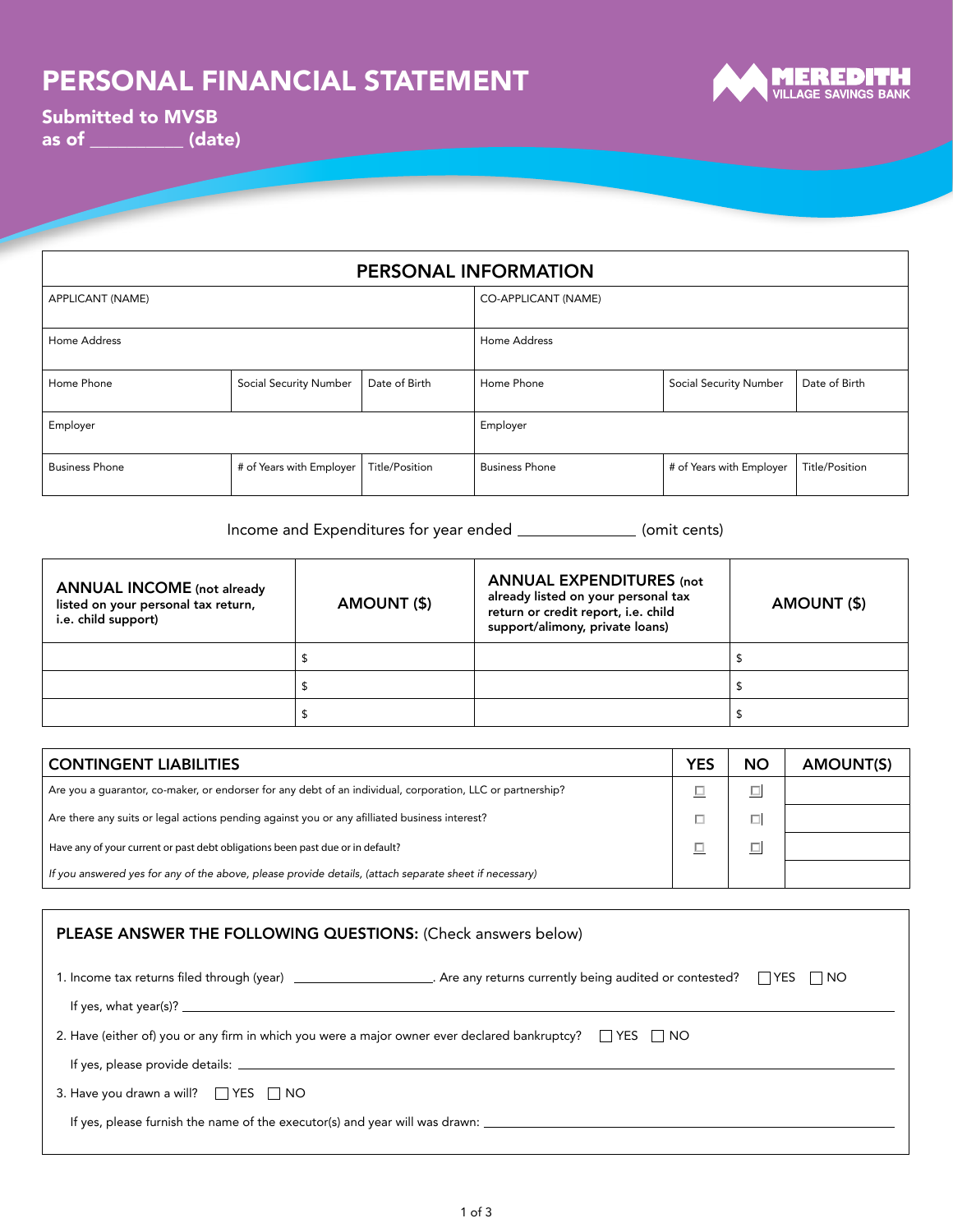| <b>BROKER/INVESTMENT ADVISOR</b>                                                                     | <b>OWNER(S)</b> | <b>CURRENT</b><br><b>MARKET</b><br><b>VALUE</b> |            | <b>PLEDGED</b> |
|------------------------------------------------------------------------------------------------------|-----------------|-------------------------------------------------|------------|----------------|
| Readily Marketable Securities (including U.S. Government and Municipal securities)                   |                 |                                                 | <b>YES</b> | <b>NO</b>      |
|                                                                                                      |                 |                                                 | $\Box$     |                |
|                                                                                                      |                 |                                                 | $\Box$     |                |
| If more space is needed, attach a separate schedule or brokerage<br>statement and enter totals only. | <b>TOTAL</b>    | \$0.00                                          |            |                |

| <b>SCHEDULE B - Insurance, Life Insurance</b>                                                        |                  |                |                    |                      |                        |                 |  |  |  |
|------------------------------------------------------------------------------------------------------|------------------|----------------|--------------------|----------------------|------------------------|-----------------|--|--|--|
| <b>Insurance Company</b>                                                                             | Amount of Policy | Type of Policy | <b>Beneficiary</b> | Cash Surrender Value | <b>Amount Borrowed</b> | Owner of Policy |  |  |  |
|                                                                                                      |                  |                |                    |                      |                        |                 |  |  |  |
|                                                                                                      |                  |                |                    |                      |                        |                 |  |  |  |
| If more space is needed, attach a separate schedule or brokerage<br>statement and enter totals only. |                  |                | <b>TOTAL</b>       | \$0.00               | \$0.00                 |                 |  |  |  |

Г

| SCHEDULE C - Personal Residence & Real Estate Investments, Mortgage Debt (Majority ownership only)   |                                                 |                     |                                       |                      |                |                      |         |        |
|------------------------------------------------------------------------------------------------------|-------------------------------------------------|---------------------|---------------------------------------|----------------------|----------------|----------------------|---------|--------|
| <b>Personal Residence</b>                                                                            | Legal Owner                                     |                     | Purchase                              | <b>Market Value</b>  | Present Loan   | <b>Interest Rate</b> | Monthly | Lender |
| <b>Property Address</b>                                                                              |                                                 | Year                | Price                                 |                      | <b>Balance</b> |                      | Payment |        |
|                                                                                                      |                                                 |                     |                                       |                      |                | %                    |         |        |
|                                                                                                      |                                                 |                     |                                       |                      |                | %                    |         |        |
| If more space is needed, attach a separate schedule or brokerage<br>statement and enter totals only. |                                                 |                     | <b>TOTAL</b>                          | \$0.00               | \$0.00         |                      |         |        |
| <b>Investment Property Address</b>                                                                   | <b>Legal Owner</b><br>Purchase<br>Year<br>Price | <b>Market Value</b> | <b>Present Loan</b><br><b>Balance</b> | <b>Interest Rate</b> | Monthly        | Lender               |         |        |
|                                                                                                      |                                                 |                     |                                       |                      |                |                      | Payment |        |
|                                                                                                      |                                                 |                     |                                       |                      |                | %                    |         |        |
|                                                                                                      |                                                 |                     |                                       |                      |                | %                    |         |        |
|                                                                                                      |                                                 |                     |                                       |                      |                | %                    |         |        |
|                                                                                                      |                                                 |                     |                                       |                      |                | %                    |         |        |
|                                                                                                      |                                                 |                     |                                       |                      |                | $\%$                 |         |        |
| If more space is needed, attach a separate schedule or brokerage<br>statement and enter totals only. |                                                 |                     | <b>TOTAL</b>                          | \$0.00               | \$0.00         |                      |         |        |

| <b>SCHEDULE D - Business Interests (Non-Real Estate Investments)</b>                                 |                                  |              |                  |                                |                                                  |        |  |
|------------------------------------------------------------------------------------------------------|----------------------------------|--------------|------------------|--------------------------------|--------------------------------------------------|--------|--|
| <b>Type of Business</b>                                                                              | Date<br>of Initial<br>Investment | Cost         | Percent<br>Owned | Current<br><b>Market Value</b> | <b>Balance Due on</b><br><b>Partnership Debt</b> | Lender |  |
|                                                                                                      |                                  |              | $\%$             |                                |                                                  |        |  |
|                                                                                                      |                                  |              | %                |                                |                                                  |        |  |
| If more space is needed, attach a separate schedule or brokerage<br>statement and enter totals only. |                                  | <b>TOTAL</b> |                  | \$0.00                         | \$0.00                                           |        |  |

|                                                                                                      |           |                   | % |            |                      |                    |                          |
|------------------------------------------------------------------------------------------------------|-----------|-------------------|---|------------|----------------------|--------------------|--------------------------|
|                                                                                                      |           |                   | % |            |                      |                    |                          |
| If more space is needed, attach a separate schedule or brokerage<br>statement and enter totals only. |           | <b>TOTAL</b>      |   | \$0.00     | \$0.00               |                    |                          |
| SCHEDULE E - Notes Payable (Include all loan obligations not already disclosed above)                |           |                   |   |            |                      |                    |                          |
| Lender                                                                                               | Loan Type | Amount<br>of Line |   | Collateral | <b>Interest Rate</b> | Monthly<br>Payment | Unpaid<br><b>Balance</b> |
|                                                                                                      |           |                   |   |            | %                    |                    |                          |
|                                                                                                      |           |                   |   |            | %                    |                    |                          |
|                                                                                                      |           |                   |   |            | %                    |                    |                          |
|                                                                                                      |           |                   |   |            | %                    |                    |                          |
|                                                                                                      |           |                   |   |            |                      | <b>TOTAL</b>       | \$0.00                   |

٦